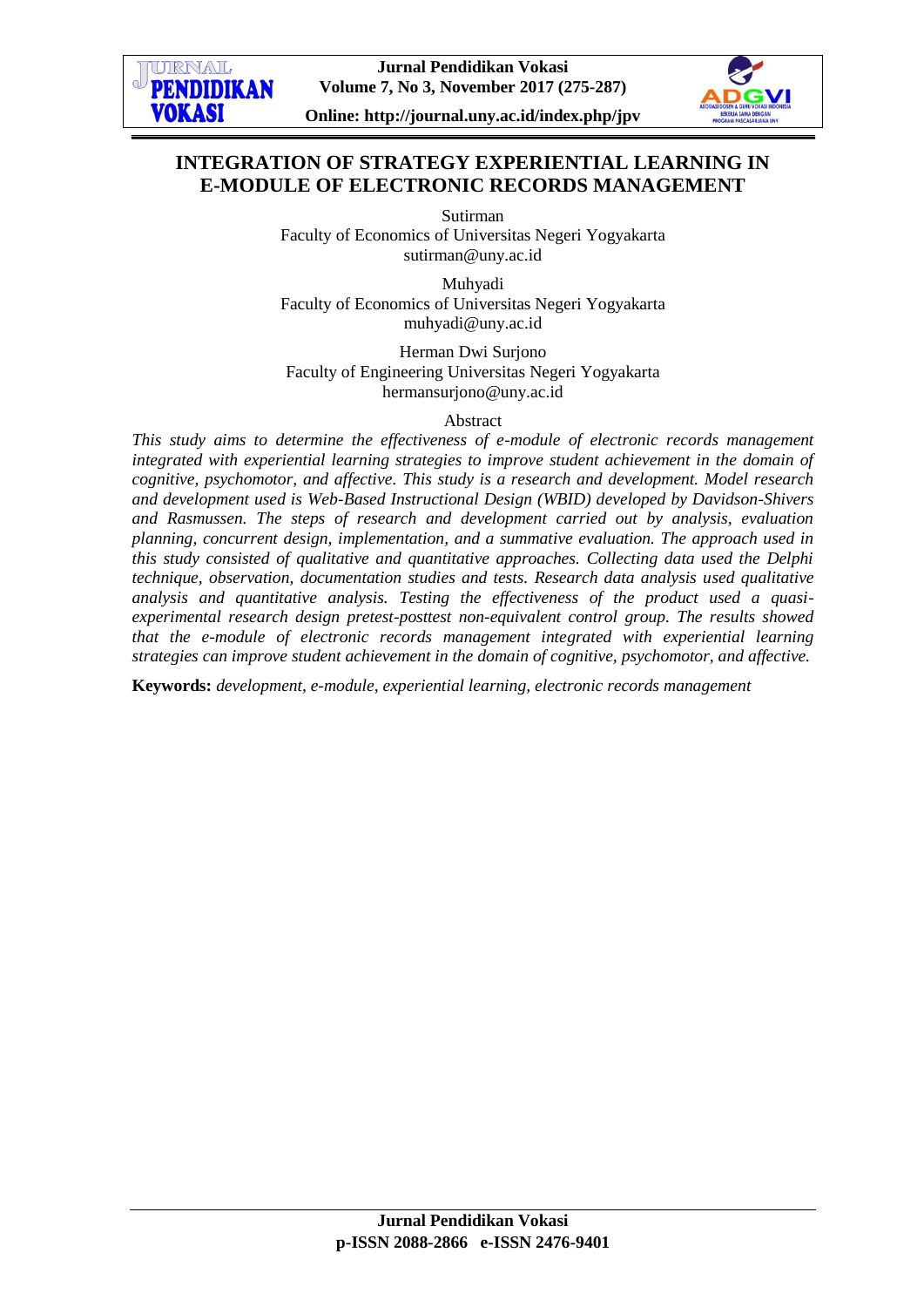# **INTRODUCTION**

Archive is one of important source of information for an organization. In accordance with Act No. 43 of 2009 on Archives (Arsip Nasional Republik Indonesia, 2009), the archive is a recording of activities or events in various forms and media in accordance with the development of information and communication technology. The existence of the records for an organization not only be evidence of history, but it has various functions and use values. Functionally, an archive will be needed by the leadership for consideration in the decision-making organization. Archives are also needed as a material reference in planning organization, used to support the operational activities of the organization, and for the benefit of oversight within the organization's control. Magetsari (2008) revealed that the problems of theoretical filing has shifted from the archive as a product to the process of creating an archive, from reviewing the archives of the corner structure to function, from the archive as the archive to the recording context, the precipitate activities that occur naturally or by-product of the activities to the creation of administrative records is done with full awareness and actively archive of social memory.

Besides having an important function, the archive also contains a variety of value to the organization, such as the legal use value, value to the educational, financial use value, and value to the research. Therefore, the archive has a function and use value, then the archive must be managed properly so that when needed can be provided quickly and precisely.

One component of an organization is often involved in the work of managing the archives are office employees, especially from administrative staff. Krihanta (2008) is mentioned that the employee is a critical success factor of an institution to manage archives. The administrative staff offices are required to have the skills, speed, precision, accuracy, and consistency in terms of managing organization records, both manually and electronically. The specific information element about the archive should be recorded at each stage of processing for such records to be preserved in a safe and controlled, as well as the records should also be accessible when required by

the authorized (Naina, 2008). Good records management will improve the efficiency and productivity of the organization.

Electronic records management has become demands and requirements for any organization in the era of digital technology today. Electronic records management is closely related to the use of computer technology, which can complete records management work in faster, more accurate, convenient, flexible, and productive.

Administration office is one competency skills organized by the Vocational High School (VHS) in Indonesia. Vocational High School is an institution in charge of providing job skills provision to the students. VHS's success in preparing a qualified workforce is dependent upon the teacher. Vocational teachers should be able to prepare students to work on specific areas according to their expertise. This is in accordance with the originator of the concept of vocational education that Thomson (1973, p. 95), which states that vocational education is a way to master the basic skills that are essential for fair competition in the job market.

Office Administration Vocational High School (OAVHS) is one of the education institutions that served to educate prospective workers in the field of office administration. The students of OAVHS are a prospective employee and practitioner offices, which will engage in the work of office administration including managing records. To generate prospective employees and offices practitioners skilled in managing the records, then organized learning must be directed on mastering the practical skills to work. One theory of vocational education from Prosser & Quigley (1950, p. 223) states that vocational education will be effective only if students are given the subject matter, learning tools, machines, same or replica where they will work after graduation. Referring to the theory that students of OAVHS should be provision records management skills that are practical so that later can be office workers were able to handle the task of managing records with good organization.

Filing competence become one of the standard of vocational competence in KTSP vocational curriculum with the nomenclature Managing Filing System. While the curriculum in 2013, the competence of filing became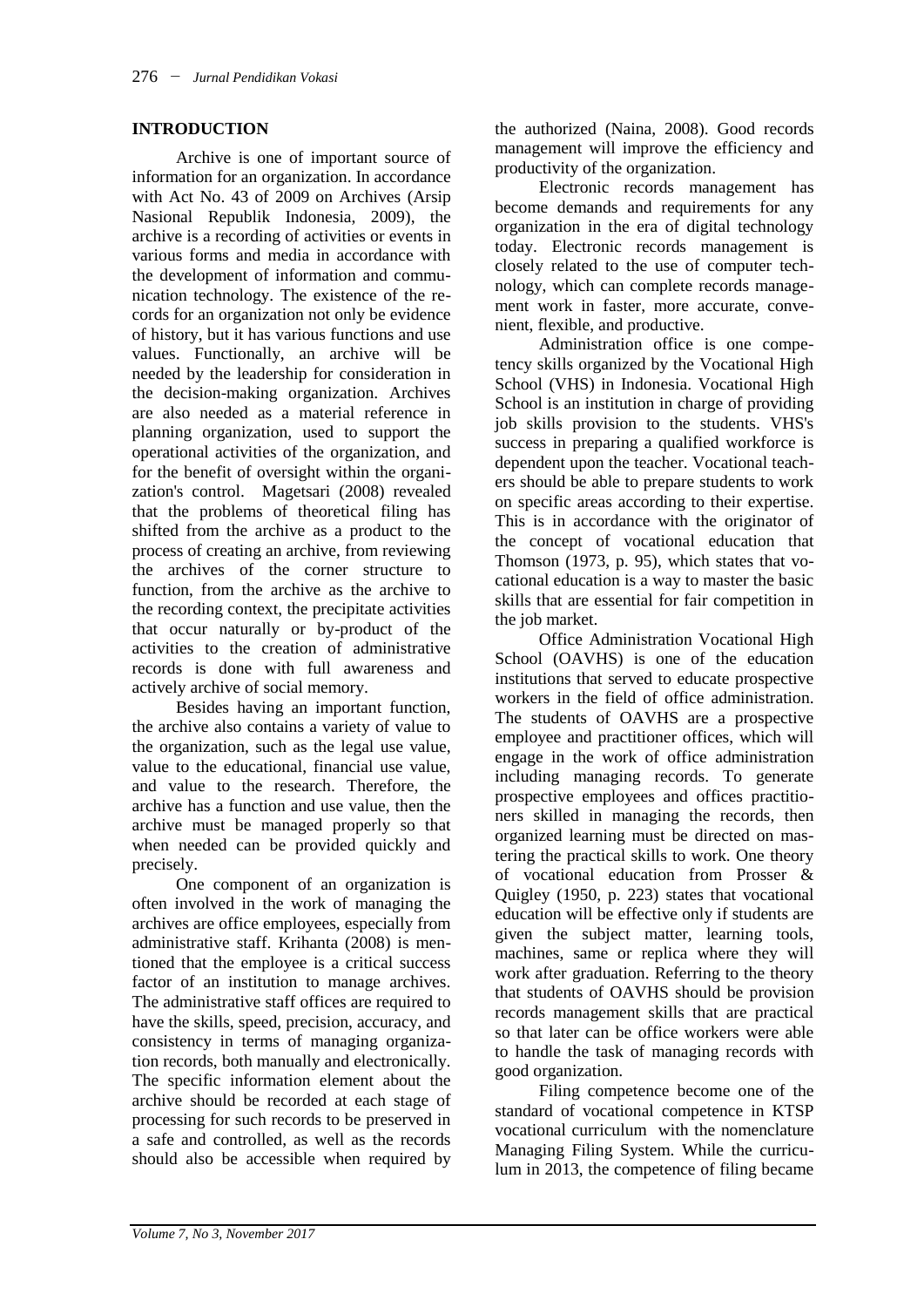subject to the package of office administration skills with nomenclature Filing.

One of the sub competence or basic competence in the Filing subjects is an electronic records management or computerized filing. Competence in the field of electronic records management includes skills of creation, receive, store, distribute, maintain, and perform depreciation electronic records. Mastery of electronic records management competency becomes a necessity in today's era of information technology. Mastery of the electronic records management is one of the solutions to improve the effectiveness and efficiency of records management in an organization (Sutirman, 2015). To support these competencies required mastery learning relevant facilities and adequate OAVHS. Based on observations in several OAVHS in Yogyakarta Special Region and interviews with teachers, learning of Filing in OAVHS had been still facing problems so that the results are not optimal. One of the problems faced is the supporting facility of electronic filing practices remain inadequate. Although the whole OAVHS in Yogyakarta Special Region totaling 29 schools already have computer laboratories with the number of computers that are adequate, but not all are equipped with a support device for the management of electronic records. Learning of electronic filing should be supported with equipment such as scanners to records media transfer practice and records information system software.

In addition to the problem of limited learning facilities, many Filing subject teachers in Yogyakarta Special Region not taught the electronic filing material to students. One of the reasons have not been taught the electronic filing due to the lack of teaching materials for electronic records management materials that can be used as a reference for teachers. Books on records management which addresses the electronic records management is still very rare. It is an obstacle to developing the knowledge and skills of students in the field of management of electronic records.

Along with the development of Internet technology that has grown in popularity among teachers and students, teachers should ideally be able to take advantage of the Internet network to support learning in schools. Internet can be used by teachers as a learning medium as well as a learning resource. But in reality there are very few teachers of OAVHS in Yogyakarta Special Region utilizing Internet technology that has been available in schools to support learning of electronic filing. Although there are some OAVHS teachers in the Yogyakarta Special Region that has developed a web blog, but the content is focused to support learning. Students are still not familiar with the use of the Internet for learning. Internet use for this is still more widely used for social media.

The knowledge and skills of OAVHS teachers mostly in the field of electronic records management is still limited. This was evidenced by the number of OAVHS teachers who still need training in the field of electronic records management. This fact needs attention to providing solutions that OAVHS teachers become better prepared for teaching electronic records management.

Another problem is associated with learning of electronic filing is a matter of learning strategies. Selection and implementation of the strategy by the teacher in the learning of Filing subject are still not considering the characteristics of the material. Learning of Filing subject more demanding mastery of skills, ideally organized with the strategy of experiential learning, in order to provide work skills appropriate to students (Siberman, 2007, p. 8). But the learning undertaken for this is still more centered on the teacher and theoretical, so that students experience in electronic records management practices are still lacking.

Experiential learning is regarded as an appropriate strategy to use in teaching at vocational schools, which emphasize the importance of mastering work skills (Clark, Threeton, & Ewing, 2010). Michigan State University in the site http://cas.msu.edu (Anonym, 2015) gave the statement about the importance of the acquisition of skills by the students so that the demands that must be developed in the curriculum, and experiential learning becomes an integral part to enhance the student experience. While UNESCO through its website http://www.unesco.org (Anonym, 2010) emphasized the importance of experiential learning as a key approach in creating a student-centered learning for a sustainable future. Experiential learning engages students in critical thinking, problem solving, and to apply these skills to new situations.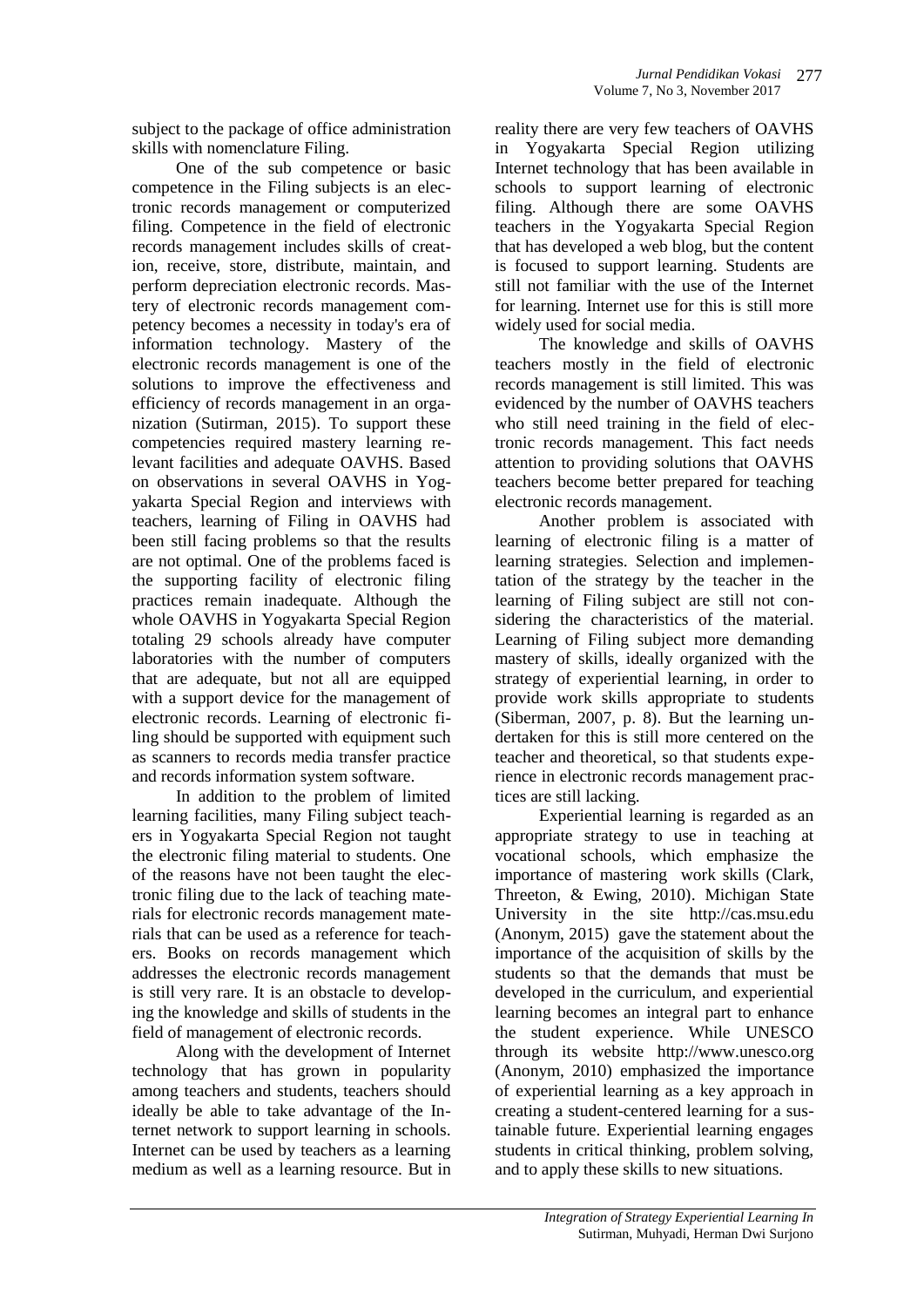Based on the description above, it needed an effort to address the problem in order to improve the quality of learning of Filing subject, especially on electronic records management. Problems eligible to be selected for the solution is the problem of limited electronic records management teaching materials and learning strategy issues that still does not give students practical experience in the work of managing electronic records. This effort is in line and support the implementation of the Presidential Decree of the Republic of Indonesia (Presidential Instruction) Number 9 of 2016 (Sekretariat Kabinet Republik Indonesia, 2016) concerning the revitalization of vocational school in order to improve the quality and competitiveness of Indonesian human resources. One of the points in that Decree states that the governors were asked to provide educators, staff, facilities and adequate infrastructure and qualified vocational. Therefore, it is necessary to do research and development to produce teaching materials that integrate with experience-based learning strategies or experiential learning.

Challenges and needs in the learning activities is growing in line with advances in information and communication technology. One of the challenges in meeting the needs of 21st century teaching and learning is the integration of information technology as an alternative to deliver learning content (Norhayati & Siew, 2004). One alternative to the use of information and communication technology in schools is the development of electronic modules (e-module) integrated with a web-based experiential learning strategies. When this has been a lot of e-learning program developed in Indonesia, but most are still at the college level, and there is no integrated with experiential learning strategy. E-module integrated with a web-based experiential learning strategy is thought to have a high novelty value, because it is still not developed in Indonesia, especially for the level of Vocational High School for learning of electronic records management in Office Administration Competency. Novelty aspect of this development is the integration of experiential learning strategy in a web-based lesson. This integration is done by taking into account the characteristics of learning materials that contain more elements of skill. Through a web-based

e-module students can access learning materials more flexible than where and anytime.

The development of web-based emodule integrated with experiential learning strategy for electronic records management learning is very important. The importance of developing experiential learning-based e-module is to provide convenience to students, in order to learn efficiently, creatively and independently, without being limited by space and time. Al-Nuaimy, Zhang, & Noble (2001) and Perlman, Weston, & Gisel (2005) states that the web-based learning can provide a positive impact to the students. Through the use of elearning modules based experiential learning activities are not only limited in the classroom, but it can be done anywhere and anytime provided the Internet, so that learning becomes more effective, independent, and have a high appeal.

More specifically the research and development of products in the form of experiential learning-based e-module is expected to be used by students as a media and learning resources that can provide information about the knowledge of theory, practice, and electronic records management technology independently. Via experiential learning-based emodule expected good communication between teachers and students, and between students and others to do the discussion through the virtual discussion forum. Students can also send tasks to the teacher and do the test questions online and interactive. Results of research Nuramaliah, Damayanti, & Hidayati (2016) showed that the application of elearning can help teachers and students in the learning process. This study aimed to determine the effectiveness of electronic records management e-module integrated with experiential learning strategies to improve student achievement in the cognitive domain, psychomotor, and affective.

# **METHODS**

The research method used is research and development method. The research and development model used is Web-Based Instructional Design (WBID) developed by Davidson-Shiver and Rasmussen.

The research and development steps include: analysis, evaluation planning, integrated design, implementation, and summa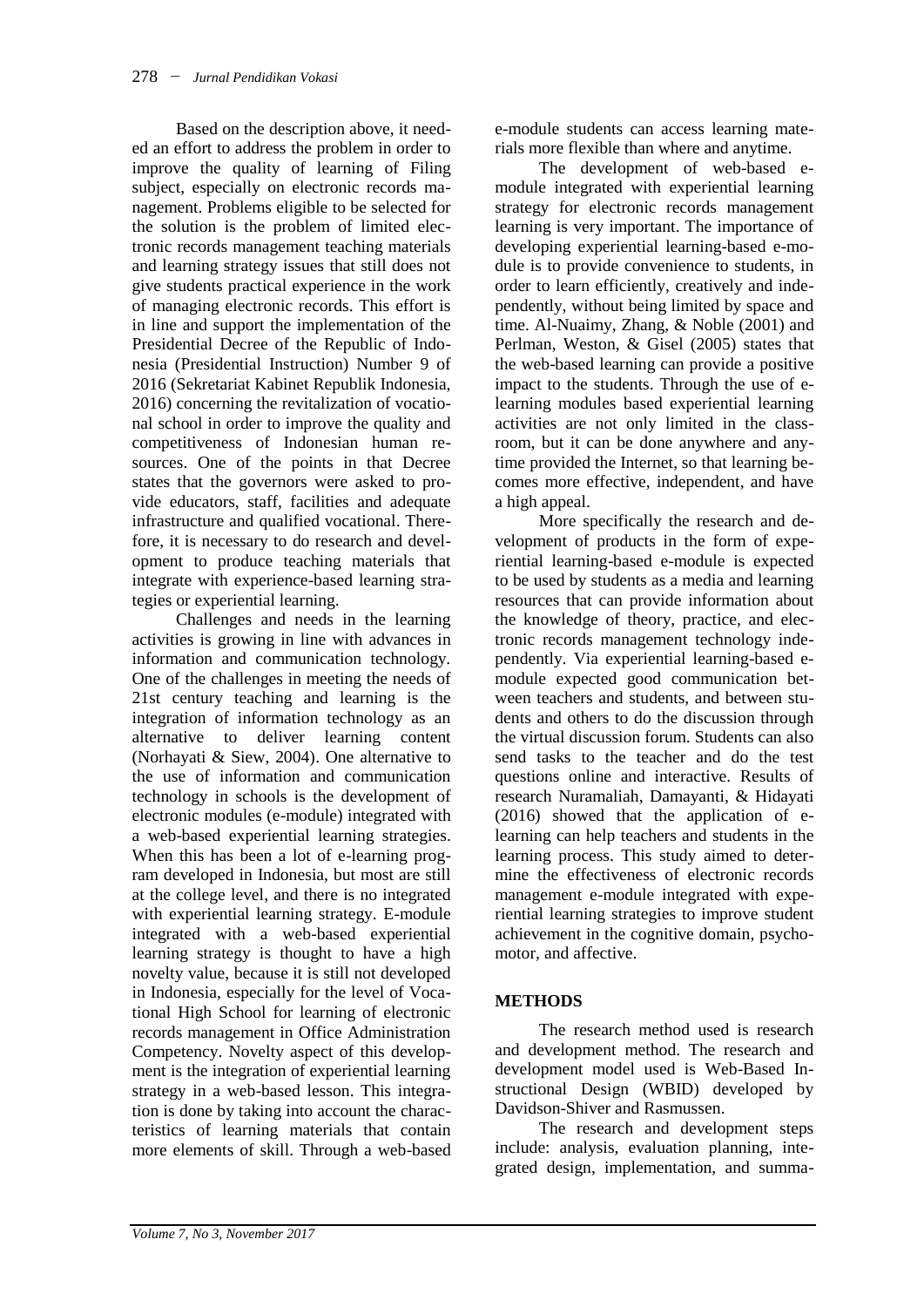tive evaluation. The approach used in this research consists of qualitative and quantitative approaches. Data collection using Delphi technique, observation, documentation study, and test. Analysis of research data used the qualitative analysis and quantitative analysis.

Product effectiveness testing used a quasi-experimental pretest-posttest non-equivalent control group experimental design. The effectiveness test is done by implementing emodule product of electronic archive management based on experiential learning in school, that is in SMK Negeri 1 Depok Sleman, SMK Negeri 1 Bantul, SMK Negeri 1 Yogyakarta, and SMK Negeri 1 Pengasih Kulonprogo. Students who were subjects of the pilot test totaled 120 people as experimental group and 114 people as control group.

The product effectiveness test process begins with a pretest. After the pretest followed by the implementation of learning using emodule electronic archives management based experiential learning.untuk know student learning outcomes then performed posttest.



Figure 1. Model WBID

# **RESULTS**

Experiential learning-based e-module for electronic records management learning has implemented on the learning of electronic records management in October to November 2016. The implementation of the experiential learning-based e-module for electronic records management learning carried out at four OAVHS in Yogyakarta Special Region. Implementation is done to the experimental group and the control group.

The experimental group to implement experiential learning-based e-module for electronic records management learning, according to the e-module design developed. While the control group using e-learning modules that do not use experiential learning strategy. Using e-learning modules in the experimental group and the control group performed at different times, according to the school timetable. To ensure the internal validity of experiment implementation, the students were given the opportunity to use the e-module during school hours in the school computer laboratory, guided by the Filing subject teachers. Each student is given a username and password for accessing the emodule. Differences e-module that is used by the experimental group and the control group is located in the sequence of learning steps. Learning steps performed by the experimental group in accordance with the strategy of experiential learning. While the study carried out by the control group did not follow the steps experiential learning strategies.

Learning for the experimental group started to stage a real experience, that is learn tutorial activities and exercises electronic records management practices, followed by reflection, conceptualization, and ends with practical assignments. While learning to control group starting with the exploration stage, namely in the form of activities to learn the theoretical material of electronic records management, followed by exercises and practical assignments. Table 1 presents the different stages of learning the experimental group and the control group.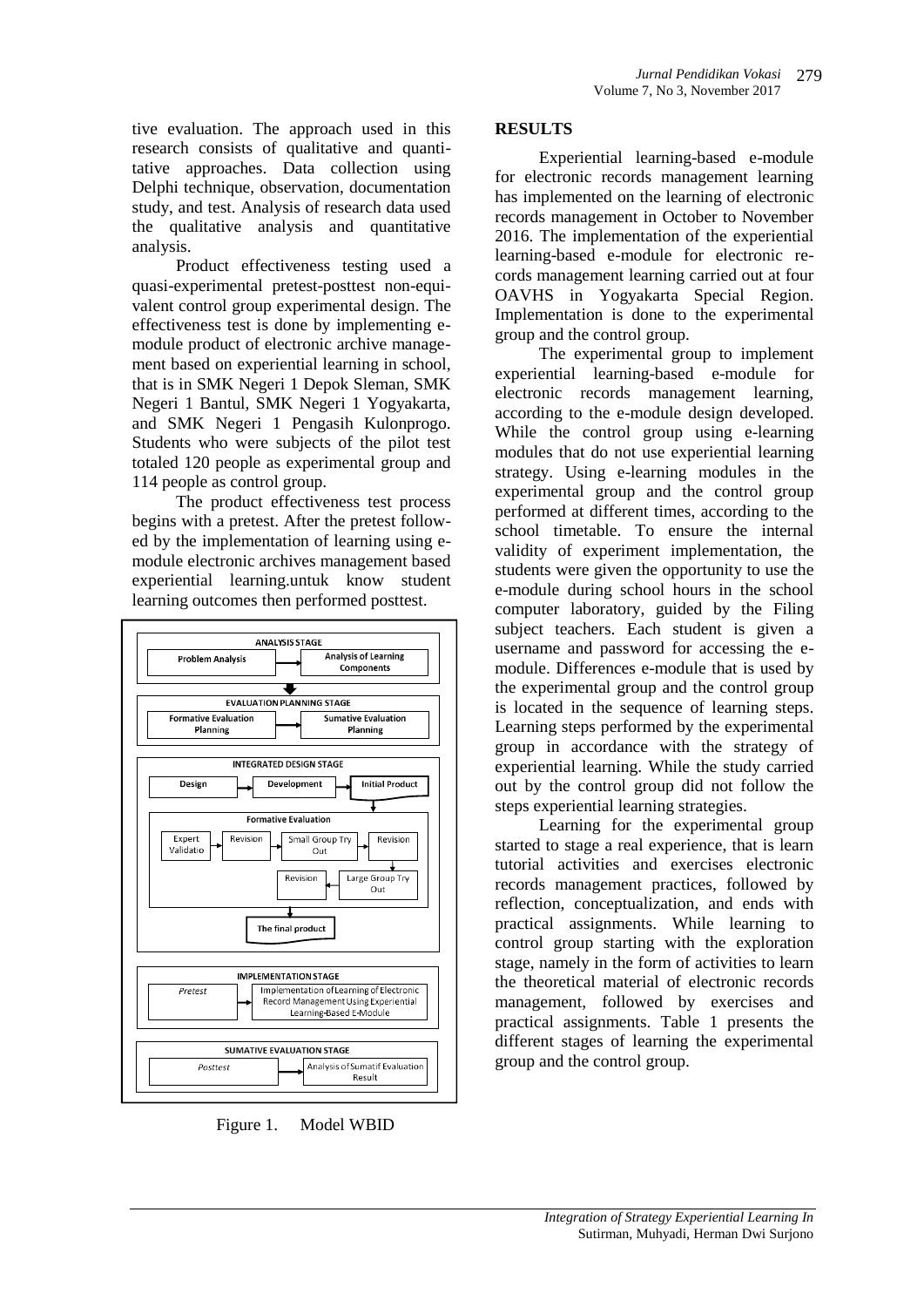|                               | <b>Experiment Group</b>                                   | Control Group           |                                                 |  |
|-------------------------------|-----------------------------------------------------------|-------------------------|-------------------------------------------------|--|
| Activities                    | Material                                                  | Activities              | Material                                        |  |
| Pretest                       | Electronic record<br>management                           | Pretest                 | Electronic record management                    |  |
| Preliminary                   | <b>Urgency of Electronik</b><br>record                    | Preliminary             | Urgency of Electronik record                    |  |
| Concrete Experience           | File management practice                                  | Material<br>exploration | The concept of electronic<br>records management |  |
| Concrete Experience           | Records media transfer<br>practice                        | Interpretation          | The concept of electronic<br>management         |  |
| Concrete Experience           | Electronic records<br>software practice                   | Implementation          | File management practice                        |  |
| Reflective<br>observation     | Reflections on practice<br>experience                     | Implementation          | Records media transfer practice                 |  |
| Abstract<br>conceptualitation | The concept of electronic<br>records management           | Implementation          | Electronic records software<br>practice         |  |
| Practicing                    | File management and<br>records media transfer<br>practice |                         |                                                 |  |
| Practicing                    | Electronic records<br>software practice                   |                         |                                                 |  |

| Table 1. Stages of Implementation of the Experimental Group and the Control Group |  |  |
|-----------------------------------------------------------------------------------|--|--|
|                                                                                   |  |  |

#### **Evaluation of Kognitif Aspect**

To determine the effectiveness of the use of experiential learning-based e-module for electronic records management learning in the aspect of knowledge, then the value of comparative data presented pretest and posttest. Comparison of pretest and posttest in the experimental group and the control group are presented in Table 2.

#### Table 2. Comparison of Pretest and Posttest Value of Electronic Records Management

| <b>VHS</b>             |    | Experiment<br>Group               | Control<br>Group |    |
|------------------------|----|-----------------------------------|------------------|----|
|                        |    | Pretest Posttest Pretest Posttest |                  |    |
| <b>SMKN 1 Depok</b>    | 57 | 75                                | 55               | 68 |
| <b>SMKN 1 Bantul</b>   | 56 | 76                                | 51               | 66 |
| SMKN 1 Yogyakarta      | 55 | 73                                | 53               | 66 |
| <b>SMKN 1 Pengasih</b> | 56 | 73                                | 54               | 67 |

The data in Table 2 were analyzed using SPSS version 16.00 for knowing the comparison of pretest-posttest experimental group and the control group. Significance test of e-module product used is the analysis of independent sample t-test.

Prior to the analysis of independent sample t-test to determine the effectiveness of e-module, first tested the assumptions of normality and homogeneity. Normality test is used to determine whether the distribution of data sample is normal or not, while the homogeneity test is used to determine whether a sample variance equal or unequal. Normality test conducted on the summative evaluation results in each experimental group and the control group. Normality test results summative evaluation data of each group are summarized in Table 3.

## Table 3. Recapitulation of Data Normality test Experimental Group

| <b>VHS</b>           | Significance |          |  |  |
|----------------------|--------------|----------|--|--|
|                      | Pretest      | Posttest |  |  |
| <b>SMKN 1 Depok</b>  | 0.078        | 0.156    |  |  |
| <b>SMKN 1 Bantul</b> | 0.091        | 0.200    |  |  |
| SMKN 1 Yogyakarta    | 0.195        | 0.200    |  |  |
| SMKN 1 Pengasih      | 0.200        | 0.200    |  |  |

Table 3 presents data normality test results in the experimental group showed significant value is greater than the significance level of 0.05. Significance value greater than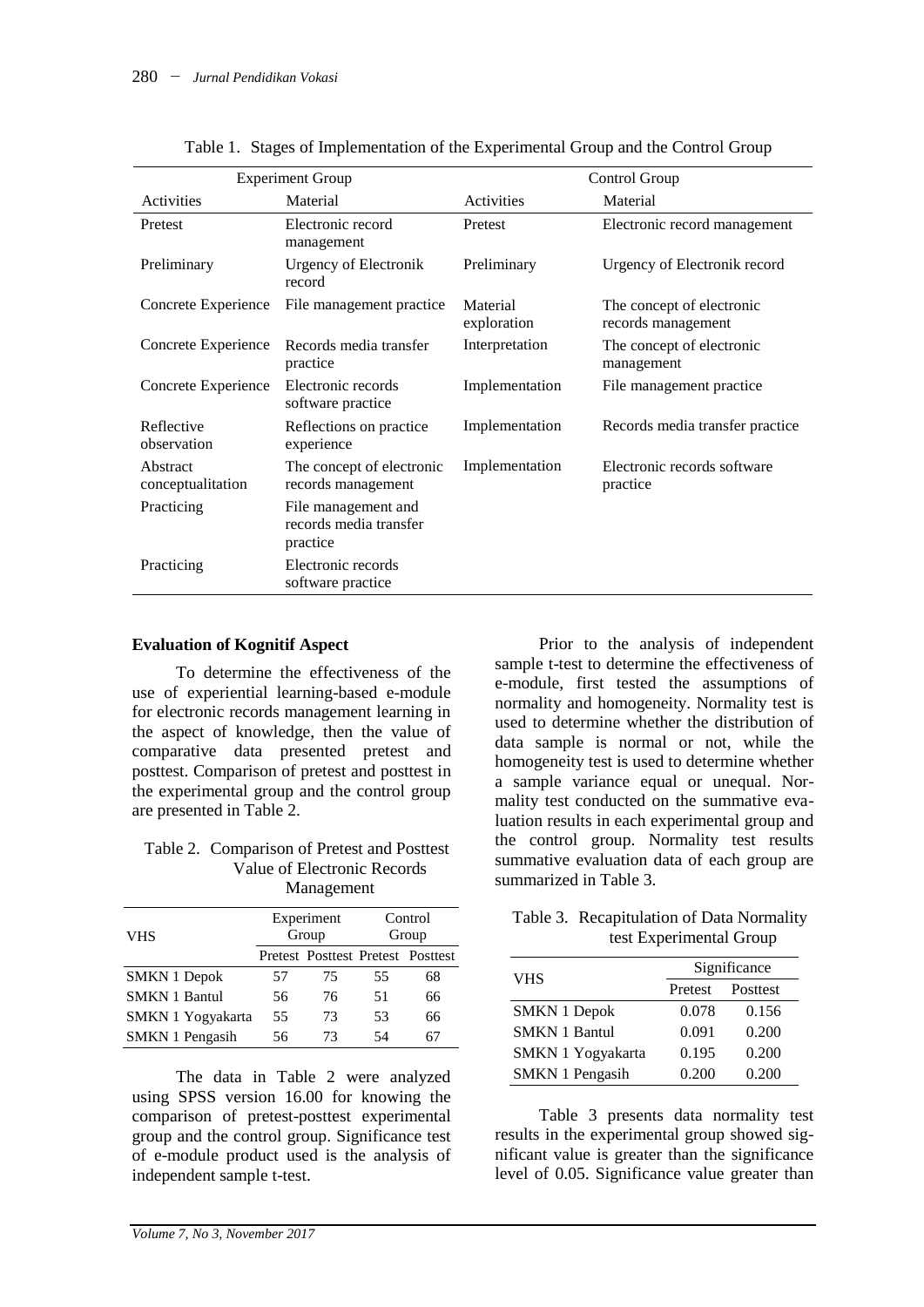0.05 indicates that the data in the experimental group were normally distributed.

In addition to the experimental group, the normality test was also conducted on the data in the control group. Table 4 presents data normality test results in the control group showed significant value is greater than the significance level of 0.05. Significance value greater than 0.05 indicates that the data in the control group with normal distribution.

Table 4. Recapitulation of Data Normality test Control Group

| <b>VHS</b>             | Significance |          |  |  |
|------------------------|--------------|----------|--|--|
|                        | Pretest      | Posttest |  |  |
| <b>SMKN 1 Depok</b>    | 0.200        | 0.200    |  |  |
| <b>SMKN 1 Bantul</b>   | 0.156        | 0.200    |  |  |
| SMKN 1 Yogyakarta      | 0.133        | 0.174    |  |  |
| <b>SMKN 1 Pengasih</b> | 0.200        | 0.175    |  |  |

Furthermore, the homogeneity test conducted on the summative evaluation results in each experimental group and the control group. Results of homogeneity test summative evaluation data are presented in Table 5.

Table 5. Recapitulation of Data Homogeneity Test Results

| <b>VHS</b>           | Significance |
|----------------------|--------------|
| <b>SMKN 1 Depok</b>  | 0.326        |
| <b>SMKN 1 Bantul</b> | 0.546        |
| SMKN 1 Yogyakarta    | 0.095        |
| SMKN 1 Pengasih      | 0.487        |

Table 5 presents data homogeneity test results that show significant value is greater than the significance level of 0.05. Significance value greater than 0.05 indicates that the sample variance of the two groups are the same.

Having in mind that the normal distribution of data and variants of these two groups are the same, then tested the significance of the difference of cognitive average value two groups by analysis of independent sample t-test. The results of significance test different average cognitive values of the two groups are presented in Table 6.

The results of different cognitive grade average significance test experimental group and the control group showed a significance of 0.022. The value is smaller than the significance level of 0.05, so that the experiential learning-based e-module electronic records management learning is effective in increasing the students' knowledge value of electronic records management.

## **Evalution of Phsycomotor Aspect**

In addition to a proper assessment of the student's cognitive ability, at the early stages of learning, namely the concrete experience stage, carried out an assessment of the special skills of students in the experimental group. In the control group did not do the initial skills assessment, because the learning stages is different with the experimental group.

The initial stage of learning in the control group is the exploration stage, so it can not be measured skills in managing electronic records. Assessment of the skills and attitudes of students were grouped into five categories: very less, less, moderate, good, and excellent. Guidelines assesses the skills and attitudes are presented in Table 7.

Aspects of electronic records management skills are assessed include the skills to make the structure of folders based on the classification of the records, to media transfer records, and storing electronic records in folder accordance with the classification of the records. Based on the evaluation skills of students at the stage of concrete experience, data showed the value of early skills are presented in Table 8.

Table 6. The Results of Significance Test the Different Value of Cognitive Two Groups

| <b>Independent Samples test</b> |                                   |       |                            |        |                              |                 |  |
|---------------------------------|-----------------------------------|-------|----------------------------|--------|------------------------------|-----------------|--|
|                                 |                                   |       | Levene's Test for Equality |        | t-test for Equality of Means |                 |  |
|                                 |                                   |       | of Variances               |        |                              |                 |  |
|                                 |                                   | F     | Sig.                       |        | Df                           | Sig. (2-tailed) |  |
| Nilai                           | <b>Equal Variances</b><br>assumed | 5.301 | .22                        | 10.921 | 237                          | .000            |  |
|                                 | Equal variances not<br>assumed    |       |                            | 10.932 | 224.963                      | .000            |  |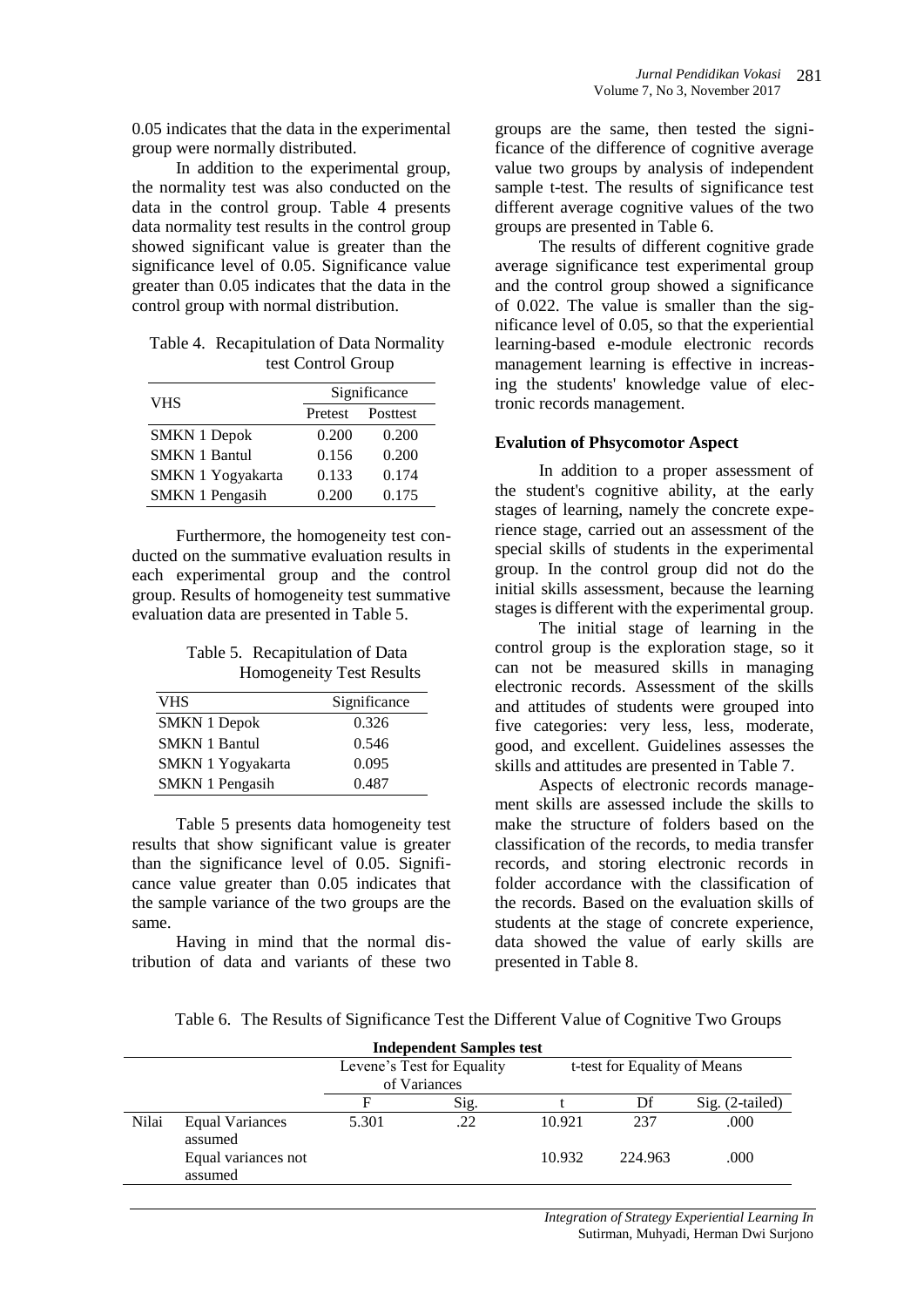| Number | Category  | Mark                        |
|--------|-----------|-----------------------------|
|        | Very less |                             |
| 2.     | Less      | $\mathcal{D}_{\mathcal{L}}$ |
| 3      | Moderate  | 3                           |
|        | Good      |                             |
|        | Excellent |                             |

Table 7. Category Assessment Skills and Attitudes of Students

Table 8. The Average Value of the Initial Skills of the Experimental Group

| VHS                    | Initial Skills Mark |
|------------------------|---------------------|
| <b>SMKN 1 Depok</b>    | 2.4                 |
| <b>SMKN 1 Bantul</b>   | 2.4                 |
| SMKN 1 Yogyakarta      | 2.2                 |
| <b>SMKN 1 Pengasih</b> | 2.1                 |
| Average                | 2.3                 |

The average value of the initial skills of the students in the experimental group each school are relatively homogeneous, that is on less category. The low initial skill acquisition value is presumably because the students just first learn the skills of electronic records management. Teachers have not been taught the skills of electronic records management material before. While the control group does not obtain data values initial skills, because the early stages of learning do not matter practices.

Table 9. The Average Value of Final Skills Experimental Group and the Control Group

|                        | $5.01$ $0.01$ $0.00$ $0.00$ |       |
|------------------------|-----------------------------|-------|
| <b>VHS</b>             | Experiment Control          |       |
|                        | Group                       | Group |
| <b>SMKN 1 Depok</b>    | 4.2                         | 3.5   |
| <b>SMKN 1 Bantul</b>   | 4.0                         | 3.5   |
| SMKN 1 Yogyakarta      | 4.0                         | 3.5   |
| <b>SMKN 1 Pengasih</b> | 4.0                         | 3.5   |
| Average                | 4.0                         | 3.5   |

Furthermore, to determine the effectiveness of experiential learning-based e-module electronic records management learning in improving the skills of students then tested the significance test different average skills values of the two groups. The results of significance test different average skills values of the two groups are presented in Table 10.

Table 10.The Results of Significance test the Different Value of Skills Two Groups

|                |                                   | F                  | Sig. | T | Df             | Sig. $(2-$<br>tailed) |
|----------------|-----------------------------------|--------------------|------|---|----------------|-----------------------|
|                | Equal<br>variances<br>assumed     | 22.188 .000 11.187 |      |   | 234            | .000                  |
| <b>Skillls</b> | Equal<br>variances not<br>assumed |                    |      |   | 11.228 226.141 | .000                  |

The results of significance test different average skills values of the experimental group and the control group showed a significance of 0.000. The value is smaller than the significance level of 0.05, so that the experiential learning-based e-module for electronic records management learning is effective in enhancing the value of students' skills in conducting electronic records management practices.

#### **Evaluation of Afektif Aspect**

In addition to the skill , initial assessments were also conducted on attitudes or affective aspects. Components attitude assessed in this experiment consists of a autonomy, discipline, and responsibility. Assessment of the attitudes of the students are grouped into five categories: very less, less, moderate, good, and excellent. Based on the obtained data, the assessment is presented in Table 11.

Table 11.The Average Value of an Attitude

| <b>VHS</b>             |         | Experiment<br>Group | Control<br>Group |       |
|------------------------|---------|---------------------|------------------|-------|
|                        | Initial | Final               | Initial          | Final |
| <b>SMKN 1 Depok</b>    | 3.6     | 4.4                 | 3.6              | 4.0   |
| <b>SMKN 1 Bantul</b>   | 3.6     | 4.3                 | 3.5              | 4.3   |
| SMKN 1 Yogyakarta      | 3.3     | 4.1                 | 3.3              | 4.3   |
| <b>SMKN 1 Pengasih</b> | 3.5     | 4.1                 | 3.4              | 4.2.  |

Based on data from the value of the attitude, the significance test is done to determine the effectiveness of experiential learning-based e-module for electronic management records learning in the acquisition value of affective student. Affective aspects assessed in the study include autonomy, discipline, and responsibility. Selection of attitude aspect which consists of autonomy, discipline, and responsibility is based on the consideration of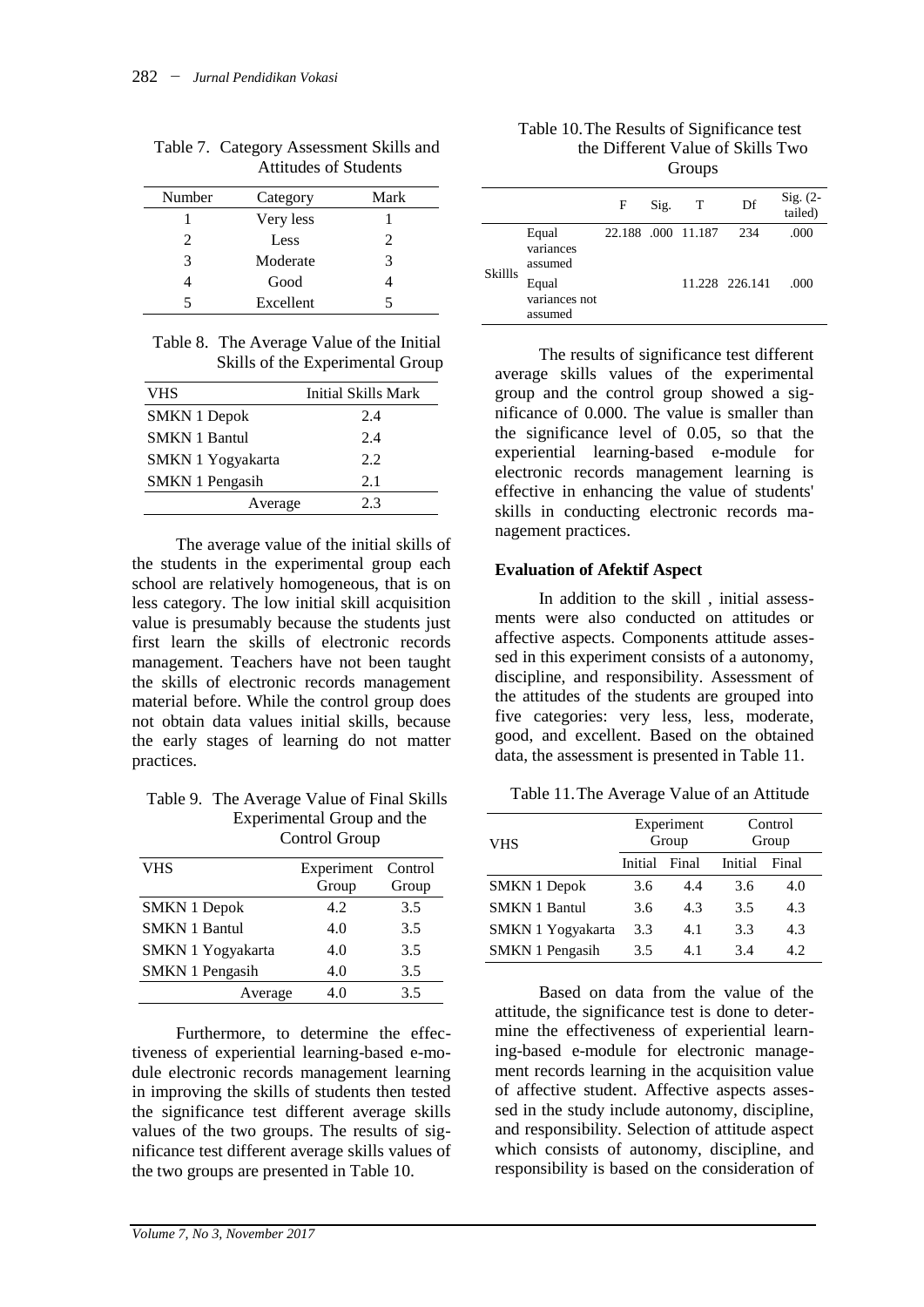the demands of the attitude that should be owned by employees of the office in charge of managing records. Data of different values significance test of independence two groups are presented in Table 12

The results of significance test different average autonomy values of the two groups showed a significance of 0.000. The value is smaller than the significance level of 0.05, so that the experiential learning-based e-module for electronic records management is effective in enhancing the value of autonomy attitude. Autonomy is a very important aspect for an office clerk who handles records. An office employee who handles the records sued carry out their work without having to depend on anyone else.

## Table 12.The Results of Significance Test the Different Values of Independence Two Groups

|                  |                                   | F                 | Sig. | Т | Df            | Sig. (2-<br>tailed) |
|------------------|-----------------------------------|-------------------|------|---|---------------|---------------------|
| Indepen<br>dence | Equal<br>variances<br>assumed     | 17.442 .000 4.093 |      |   | 234           | .000                |
|                  | Equal<br>variances not<br>assumed |                   |      |   | 4.105 229.352 | .000                |

Significance test was also conducted on the acquisition value of the discipline of students during the learning of electronic records management. Discipline evaluation refers to the discipline indicators of attendance, discipline do exercises and assignments, as well as work on the problems of discipline pretest and posttest. The results of significance test different average discipline values of the two groups are presented in Table 13.

The results of significance test different average discipline values of experimental group and the control group showed a significance of 0.004. The value is smaller than the significance level of 0.05, so that the experiential learning-based e-module for electronic records management learning is effective in enhancing the value of discipline. Discipline is a very important aspect for an office clerk, as an office employee carrying out a service function for the community.

In addition to test the significance of the autonomy and discipline attitude, the study was also to test the significance of the aspects of responsibility. Assessment of the attitude of responsibility is based on indicators of completing all the exercises and assignments, as well as work on all matter of pretest and posttest. The results of significance test different average responsibility values of the two groups are presented in Table 14.

## Table 13.The Results of Significance Test Different Values of Discipline Two Groups

|                 |                                   | F | Sig. | Т                | Df            | $Sig. (2-$<br>tailed) |
|-----------------|-----------------------------------|---|------|------------------|---------------|-----------------------|
| Discip-<br>line | Equal<br>variances<br>assumed     |   |      | 8.445 .004 1.932 | 234           | .055                  |
|                 | Equal<br>variances not<br>assumed |   |      |                  | 1.939 226.216 | 0.54                  |

The results of significance test different average responsibility values of experimental group and the control group showed a significance of 0.011. The value is smaller than the significance level of 0.05, so that the experiential learning-based e-module for electronic records management learning is effective in enhancing the attitude value of responsibility. The attitude of responsibility is a very important aspect for office workers to do the job. records management employment is a service related to the provision of information, so that employees who do so are required to have a good attitude of responsibility.

Table 14.The Results of Significance Test Different Values of Responsibility of Two Groups

|          |                                                                           | F | Sig. | $\top$           | Df                   | Sig. (2-<br>tailed) |
|----------|---------------------------------------------------------------------------|---|------|------------------|----------------------|---------------------|
| sibility | Equal<br>variances<br>Respon assumed<br>Equal<br>variances not<br>assumed |   |      | 6.494 .011 3.791 | 234<br>3.802 229.820 | .000<br>.000        |

Based on the results of significance test of the autonomy, discipline, and responsibility value separately, known experiential learningbased e-module is effective for learning of electronic records management. To further assure the effectiveness of experiential learning-based e-module for electronic records management learning in the acquisition value of attitude, then tested the significance of the average of the combined value of affective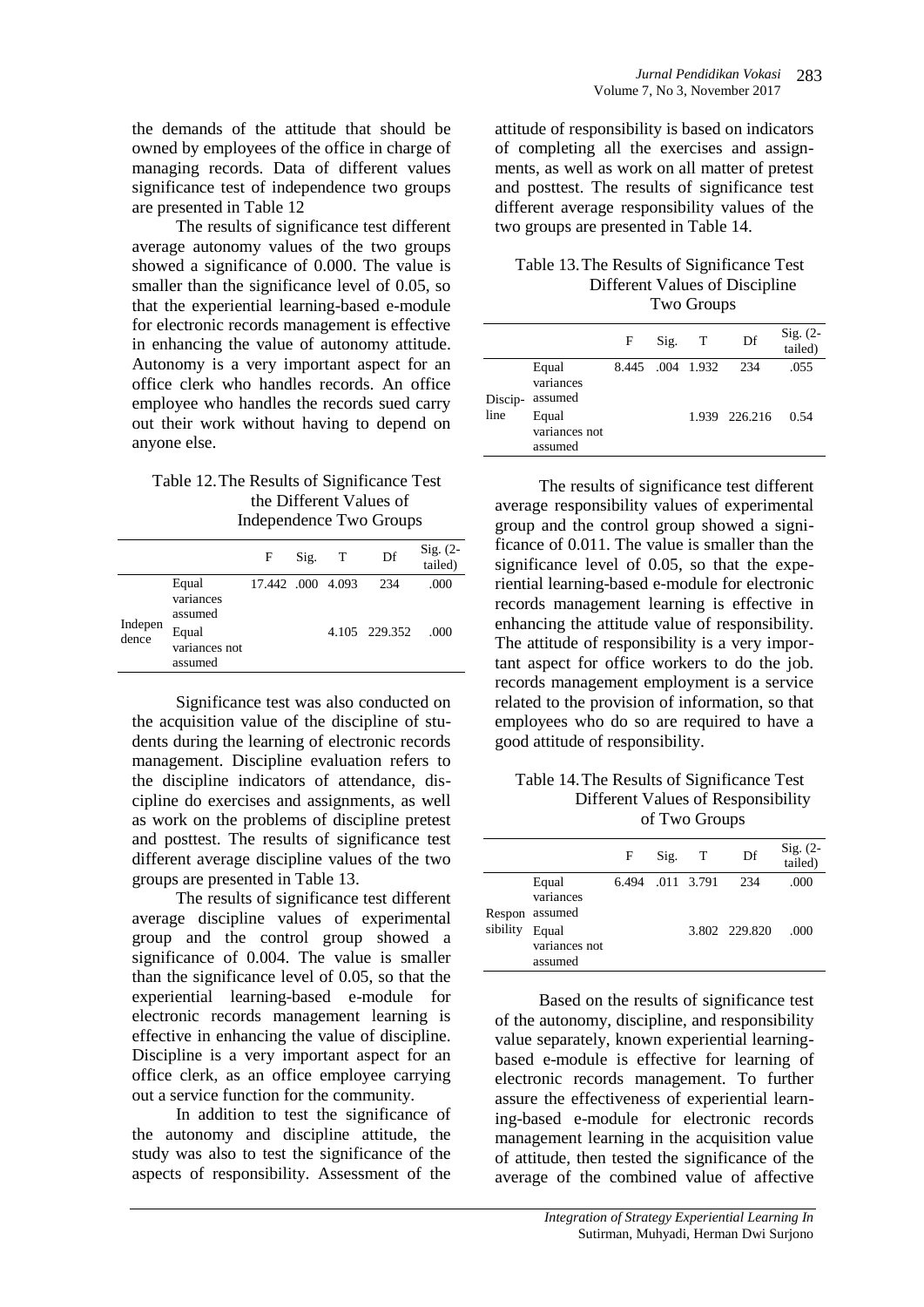two groups. The results of significance test different average attitude values of two groups are presented in Table 15.

## Table 15.The Results of Significance Test the Average Difference Affective Value of Two Groups

|                                              |                                                                    | F                      | Sig. | Т | Df                   | Sig. $(2-$<br>tailed) |
|----------------------------------------------|--------------------------------------------------------------------|------------------------|------|---|----------------------|-----------------------|
| Average<br>Dif-<br>ference<br>Affec-<br>tive | Equal<br>variances<br>assumed<br>Equal<br>variances not<br>assumed | 171.85 .000 5.218<br>2 |      |   | 234<br>5.281 159.500 | .000<br>.000          |

The results of significance test different average affective values of the experimental group and the control group showed a significance of 0.000. The value is smaller than the significance level of 0.05, so that the experiential learning-based e-module for electronic records management learning is effective to increase the attitudes value of students in doing the work of electronic records management.

# **DISCUSSION**

Implementation of experiential learning-based e-module for electronic records management learning function as a websupported instruction (Davidson-Shiver & Rasmussen, 2006, p. 24). The effectiveness of web-based learning is influenced by the selection of appropriate learning strategies (Arnanto & Triyono, 2014). Experiential learning-based e-module for electronic records management learning does not replace classroom learning, but is intended to support successful learning in the classroom. Electronic records management learning materials that are largely practices require equipment and standard practice, so that the learning process must still take place in the laboratory.

The research sample is a group of students who have joined in a class at school, so the selection of a sample can not be done at random (non-randomly assignment). Therefore samples randomly selected non-assignment, then the proper procedure experimentation is quasi-experimental (Creswell, 2010, p. 232). Quasi-experimental design used was a pretest-posttest nonequivalent control group (Wiersma, 1995, p. 143; Johnson & Christensen, 2008, p. 330). Selection of the design is intended to find out the average difference value of two independent groups, namely experimental group and the control group.

Based on the analysis of the acquisition value of pretest and posttest, is known the results of significance test of different the average value of cognitive experimental group and the control group showed a significance of 0.022. The value is smaller than the significance level of 0.05, so that the experiential learning-based e-module for electronic records management learning is effective in improving students' knowledge of the value of electronic records management. The results of the above analysis in accordance with the results of the study Purnomo, Karsono, & Suharmanto (2013) which states that the implementation of experiential learning-based module proven to improve student learning outcomes and improve the students' learning activeness. The results also appropriate with Holubar et al. (2009) that the use of e-learning modules enhance students' knowledge because of the ease of access to various sources of information.

Furthermore, based on analysis of skills acquisition value of the final two groups, known the results of significance test of the different average skills value of the experimental group and the control group showed a significance of 0.000. The value is smaller than the significance level of 0.05, so that the experiential learning-based e-module for electronic records management learning is effective in enhancing the value of students' skills in conducting electronic records management practices. The results of this analysis in accordance with Clark et al. (2010), which revealed that the study results through the involvement of students in a real learning experience can generate knowledge, skills, and values that are meaningful.

Assessment of the affective domain covers aspects of autonomy, discipline, and responsibility. The results of different autonomy values significance test of experimental group and the control group showed a significance of 0.000. The value is smaller than the significance level of 0.05, so that the experiential learning-based e-module for electronic records management learning is effective in enhancing the value of autonomy attitude. These findings concur with those of Mawardi,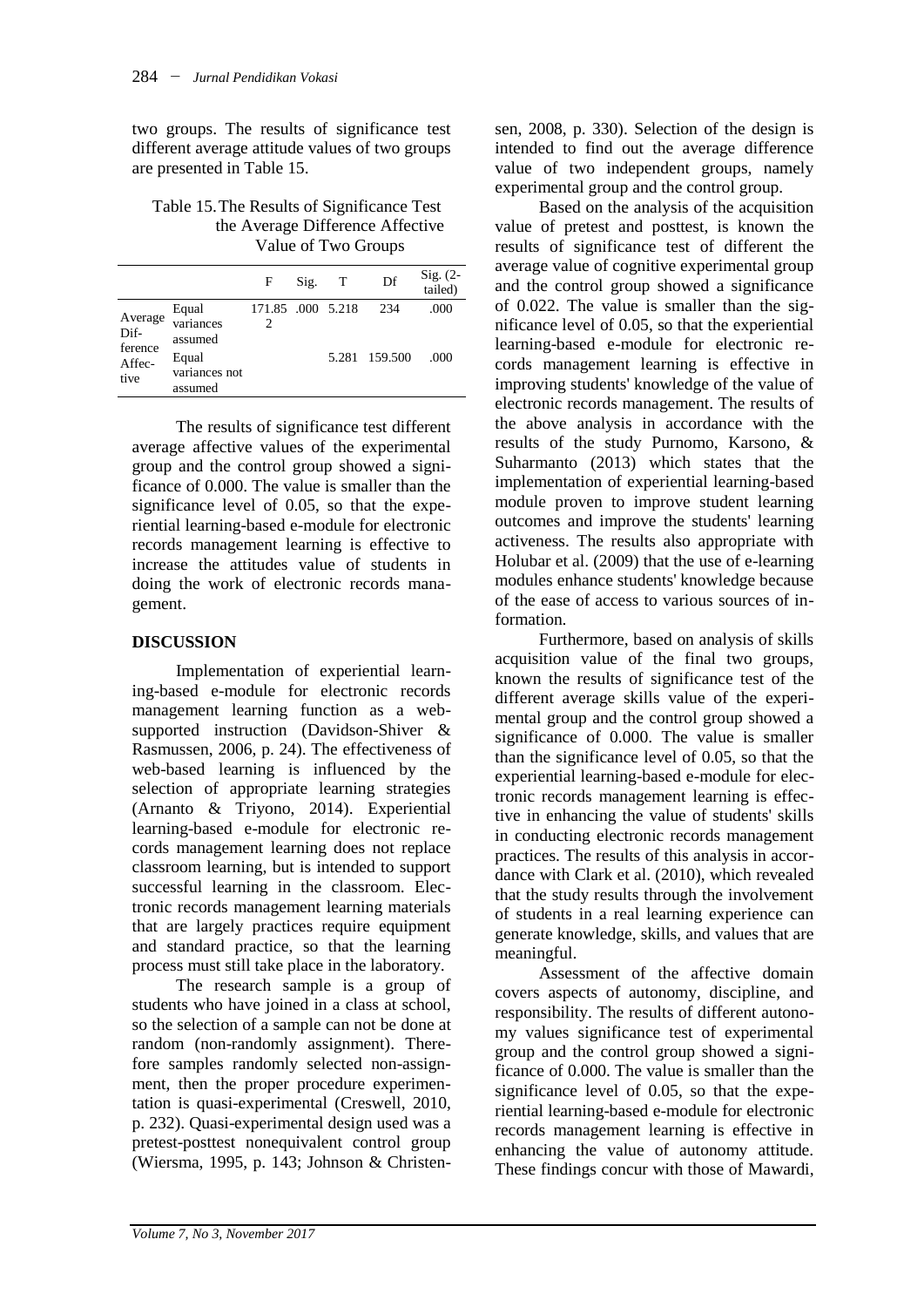Mudjiman, Anitah, & Asrowi (2014) which states that the self-motivated learning model learning using the Moodle learning students can develop autonomy. Student autonomy can be developed through cooperative learning strategies (Utami & Soenarto, 2015). Autonomy is a very important aspect for an office clerk who handles archives. An office employee who handles the archive sued carry out their work without having to depend on anyone else.

The results of significance test different averagediscipline values of experimental group and the control group showed a significance of 0.004. The value is smaller than the significance level of 0.05, so that the experiential learning-based e-module for electronic records management learning is effective in enhancing the value of discipline. Discipline is a very important aspect for an office clerk, as an office employee carrying out a service function for the community.

The results of significance test different average responsibility values of experimental group and the control group showed a significance of 0.011. The value is smaller than the significance level of 0.05, so that the experiential learning-based e-module for electronic records management learning is effective in enhancing the attitude value of responsibility. The attitude of responsibility is a very important aspect for office workers in carry out work. Records management employment is a service related to the provision of information, so that employees who do so are required to have a good attitude of responsibility.

The use of modules in learning can prove to improve students' understanding (Anggraini & Sukardi, 2015). Based on an analysis of the combined value of autonomy, discipline, and responsibility in mind the results of significance test different average attitudes values of the experimental group and the control group showed a significance of 0.000. The value is smaller than the significance level of 0.05, so that the experiential learning-based e-module for electronic records management learning is effective increasing the attitudes value of students in doing the work of electronic records management. Although not all aspects of the attitude revealed by this study, but the findings are consistent with research results Chavan (2009) which states that the web-based experi-

ential learning of students and foster a positive attitude through his experience, students can learn and apply their knowledge in professional work. Research (Purnami & Rohayati (2013) also stated that the application of experiential learning strategies have an impact on improving the quality of students' soft skills. Autonomy, discipline, and responsibility is a soft skill that must be developed in each student so that they can succeed in real life.

*Jurnal Pendidikan Vokasi* 

285

# **CONCLUSSION**

Based on the results of research on the use of experiential learning-based e-module for electronic records management learning in OAVHS, it can be concluded that the experiential learning-based e-module for electronic records management learning effectively improve the competence of cognitive, psychomotor, and affective OAVHS students.

In order for the use of experiential learning-based e-module for electronic records management learning can be effective, it needs to be supported by the availability of adequate computer facilities, internet network smoothly and a good scanner. In addition, the use of experiential learning-based e-module for electronic records management learning should be conducted in laboratory school under the guidance of Filing subject teachers.

# **Acknowledgement**

The author is very grateful to the Ministry of Research, Technology, and Higher Education Republic of Indonesia for the support of funds provided to conduct research Doctoral dissertation.

## **REFERENCES**

- Al-Nuaimy, W., Zhang, J., & Noble, A. (2001). Web-based learning environment for a communications module. *Computer Applications in Engineering Education*, *9*(2), 114–121. https://doi.org/10.1002/cae.1013
- Anggraini, A., & Sukardi. (2015). Pengembangan modul prakarya dan kewirausahaan materi pengolahan berbasis product oriented bagi peserta didik SMK. *Jurnal Pendidikan Vokasi*,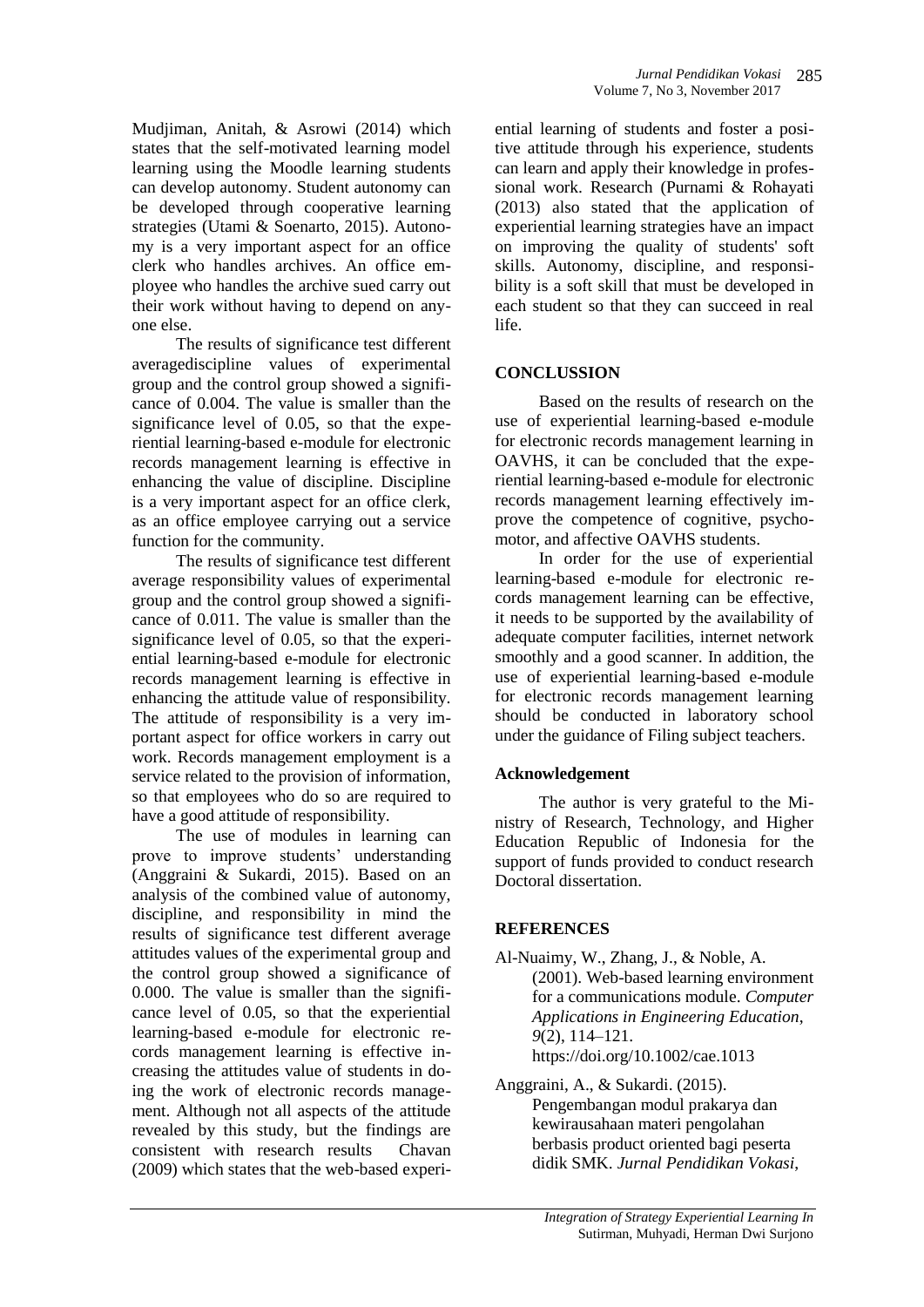*5*(3). Retrieved from https://journal.uny.ac.id/index.php/jpv/ar ticle/view/6484

- Anonym. (2010). Experiential learning. Retrieved April 25, 2015, from www.unesco.org/education/tlsf/mods/ theme\_d/mod20.html
- Anonym. (2015). Importance of experiential learning. Retrieved January 20, 2016, from http:cas.msu. edu/ importance-ofexperiential-learning
- Arnanto, G. C., & Triyono, M. B. (2014). Keefektifan pembelajaran berbantuan internet di SMK se-kota Yogyakarta kompetensi keahlian teknik komputer dan jaringan. *Jurnal Pendidikan Vokasi*, *4*(3). Retrieved from https://journal.uny.ac.id/index.php/jpv/ar ticle/view/2557
- Arsip Nasional Republik Indonesia. Undang-Undang Nomor 43, Tahun 2009 tentang Kearsipan (2009).
- Chavan, M. (2009). The Efficacy of webbased teaching in experiential learning. *Ubiquitous Learning: An International Journal*, *1*(1).
- Clark, R. W., Threeton, M. D., & Ewing, J. C. (2010). No Title. *Journal of Career and Technical Education*, *25*(2). Retrieved from https://ejournals.lib.vt.edu/JCTE/article/ view/479/656
- Creswell, J. W. (2010). *Research design: pendekatan kualitatif, kuantitatif, dan mixed. Diterjemahkan oleh Achmad Fawaid.* (`). Yogyakarta: Pustaka Pelajar.
- Davidson-Shiver, G. V., & Rasmussen, K. L. (2006). *Web-based learning: Design, implementation, and evaluation*. New Jersey: Pearson Merrill Prentice Hall.
- Holubar, S. D., Hassinger, J. P., Dozois, E. J., Wolff, B. G., Kehoe, M., & Cima, R. R. (2009). Impact of a multimedia elearning module on colon cancer literacy: A community-based pilot study. *Journal of Surgical Research*, *156*(2), 305–311. https://doi.org/10.1016/j.jss.2009.03.099

Johnson, B., & Christensen, L. (2008). *Educational research: Quantitative, qualitative, and mixed approaches* (3rd ed.). California: Sage Publication, Inc.

Krihanta. (2008). Akreditasi lembaga kearsipan provinsi dalam rangka meningkatkan layanan kepada masyarakat. *Jurnal Kearsipan*, *3*(1). Retrieved from http://www.anri.go.id/assets/download/j urnal\_kearsipan\_Jurnal-Vol-3-2008.pdf

Magetsari, N. (2008). Organisasi dan layanan kearsipan. *Jurnal Kearsipan*, *3*(1). Retrieved from http://www.anri.go.id/assets/download/j urnal\_kearsipan\_Jurnal-Vol-3-2008.pdf

Mawardi, Mudjiman, H., Anitah, S., & Asrowi. (2014). The Model of instructional design based on selfregulated learning using modular object oriented dynamic learning environment (MOODLE). *Journal of Education and Practice*, *5*(22). Retrieved from http://www.iiste.org/Journals/index.php/ JEP/article/viewFile/14551/14860

Naina, A. (2008). Mengenal general international standard archival description, ISAD(G). *Jurnal Kearsipan*, *3*(1). Retrieved from http://www.anri.go.id/assets/download/j urnal\_kearsipan\_Jurnal-Vol-3-2008.pdf

Norhayati, A. M., & Siew, P. H. (2004). Malaysian perspective: designing interactive multimedia learning environment for moral values education. *Educational Technology & Society*, *7*(4), 143–152. Retrieved from http://www.ifets.info/journals/7\_4/14.pd f

- Nuramaliah, A., Damayanti, T. N., & Hidayati, H. (2016). Design and implementation e-learning based on LMS Moodle (case study SMK Prakarya Internasional). Retrieved September 12, 2016, from https:openlibrary. telkomuniversity.ac.id/pustaka/files/110 998/.../jurnal\_eproc.pdf
- Perlman, C., Weston, C., & Gisel, E. (2005). A web-based tutorial to enhance student learning of activity analysis. *Canadian Journal of Occupational Therapy*, *72*(3),